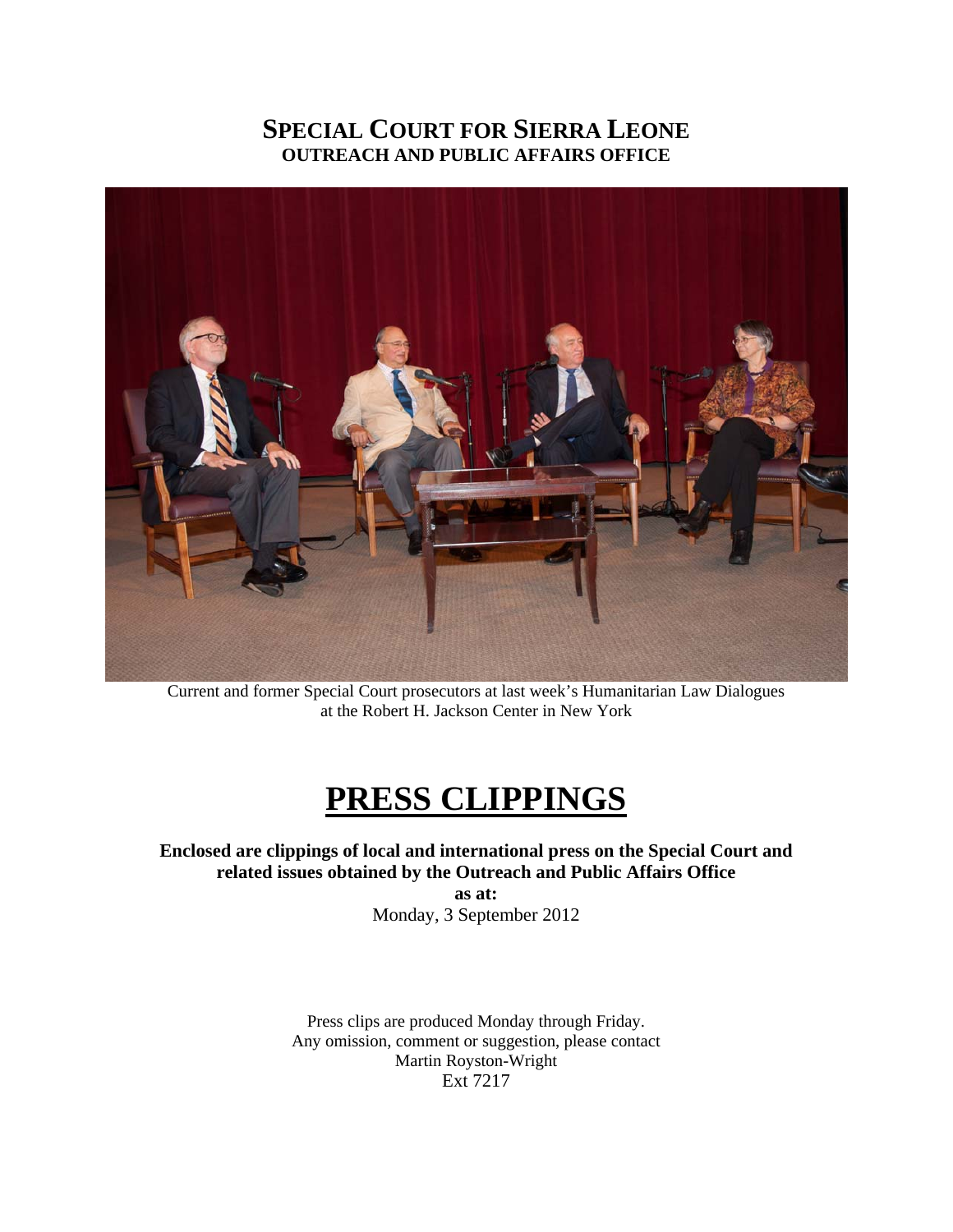| <b>Local News</b>                                                 |        |
|-------------------------------------------------------------------|--------|
| <b>OSIWA Launches TRC Website / Concord Times</b>                 | Page 3 |
| <b>International News</b>                                         |        |
| Liberia Equally Deserves A War Crime Court / The Liberian Journal | Page 4 |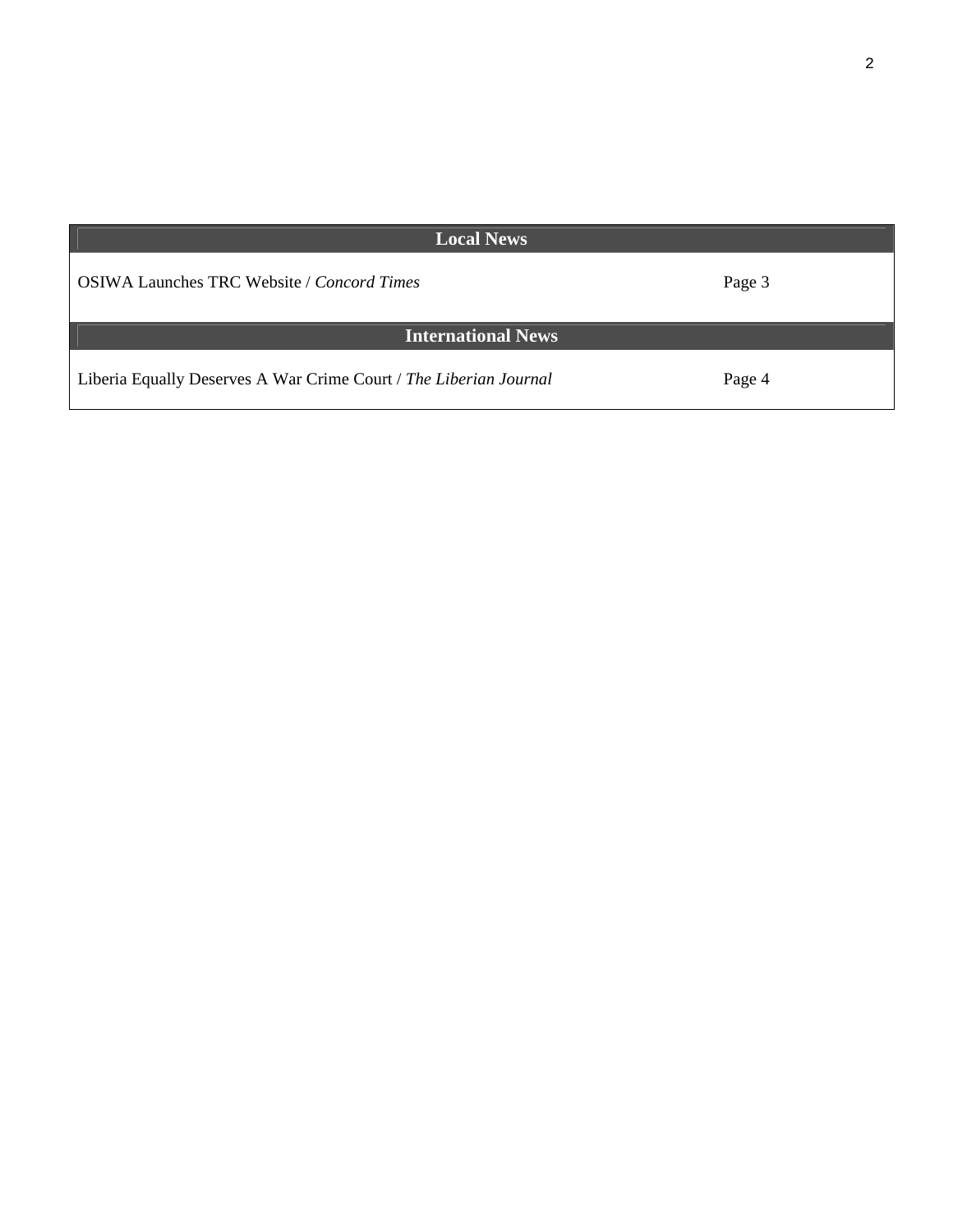#### **Concord Times** Friday, 31 August 2012

# **WA launches TRC website**

By Patrick J. Kamara

he Open society Initiative for West Africa OSIWA, in partnership with the International Centre for Transitional Justice ICTJ and the Human Rights Commission of Sierra Leone HRCSL, yesterday launched the upgraded website of the Truth and Reconciliation Commission TRC report for Sierra Leone at the British Council auditorium.

The forum, which has the theme "Increasing access to understanding of the TRC report and legacies" attracted members of civil society organisations, representatives of war victims. HRCSL and Center for Accountability and Rule of Law

CARL among others.

Giving the keynote address on behalf of the Attorney-General and Minister of Justice, the Director of Public Prosecution, Mr. Suleiman Bah told the gathering that his ministry is mindful that the TRC was established to create an impartial historic record of violation of human rights related to the armed conflict in Sierra Leone.

He pointed out that though most of the recommendations of the TRC are yet to be implemented or in progress, the re-launch of the website will surely contribute and enhance the development of the nation and urged participants to popularize the re-launched website by various means to ensure increased access to it better understanding of the TRC report and its legacies.

In her statement, Deputy Chairperson of HRCSL, Jamesina King explained that her institution was recommended by the TRC to be a member of the follow up committee and noted that they have made significant strides towards realizing given mandate as well as consolidating good governance. peace and the rule of law.

Country director of OSIWA, Joe Hindovei Pemagbi, noted that his organisation supported the creation of the website to serve as a repository of information for use by policy makers, government, researchers, and civil society actors among others. He said OSIWA will continue to work with strategic partners like ICTJ which he said has been very instrumental in the reconstruction of the website.